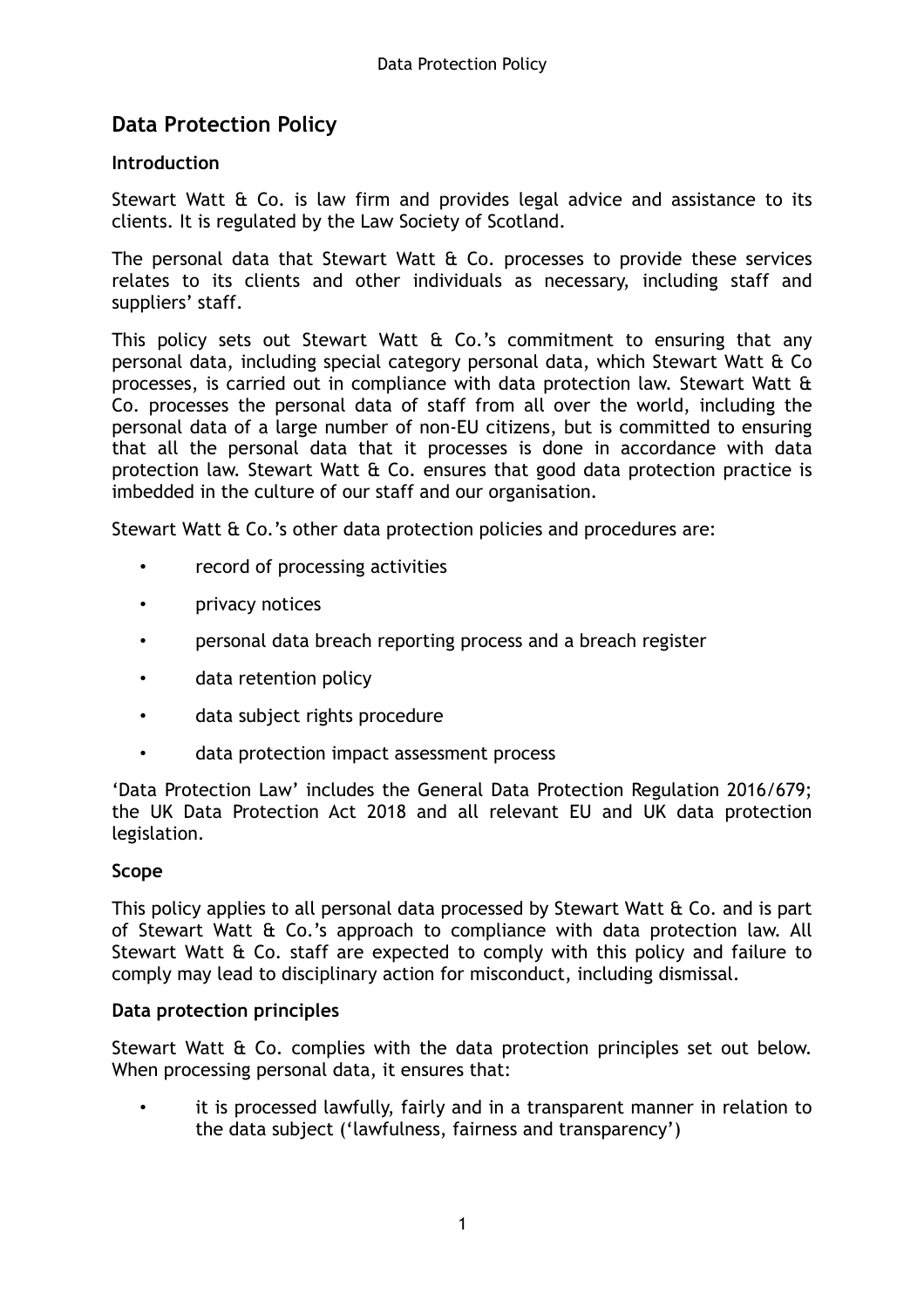- it is collected for specified, explicit and legitimate purposes and not further processed in a manner that is incompatible with those purposes ('purpose limitation')
- it is all adequate, relevant and limited to what is necessary in relation to the purposes for which they are processed ('data minimisation')
- it is all accurate and, where necessary, kept up to date and that reasonable steps will be taken to ensure that personal data that are inaccurate, having regard to the purposes for which they are processed, are erased or rectified without delay ('accuracy')
- it is kept in a form which permits identification of data subjects for no longer than is necessary for the purposes for which the personal data are processed ('storage limitation')
- it is processed in a manner that ensures appropriate security of the personal data, including protection against unauthorised or unlawful processing and against accidental loss, destruction or damage, using appropriate technical or organisational measures ('integrity and confidentiality')

Stewart Watt & Co. will facilitate any request from a data subject who wishes to exercise their rights under data protection law as appropriate, always communicating in a concise, transparent, intelligible and easily accessible form and without undue delay.

# **Process/procedures/guidance**

Stewart Watt & Co. will:

- ensure that the legal basis for processing personal data is identified in advance and that all processing complies with the law
- not do anything with your data that you would not expect given the content of this policy and the fair processing or privacy notice
- ensure that appropriate privacy notices are in place advising staff and others how and why their data is being processed, and, in particular, advising data subjects of their rights
- only collect and process the personal data that it needs for purposes it has identified in advance
- ensure that, as far as possible, the personal data it holds is accurate, or a system is in place for ensuring that it is kept up to date as far as possible
- only hold onto your personal data for as long as it is needed, after which time Stewart Watt & Co. will securely erase or delete the personal data – Stewart Watt & Co.'s data retention policy sets out the appropriate period of time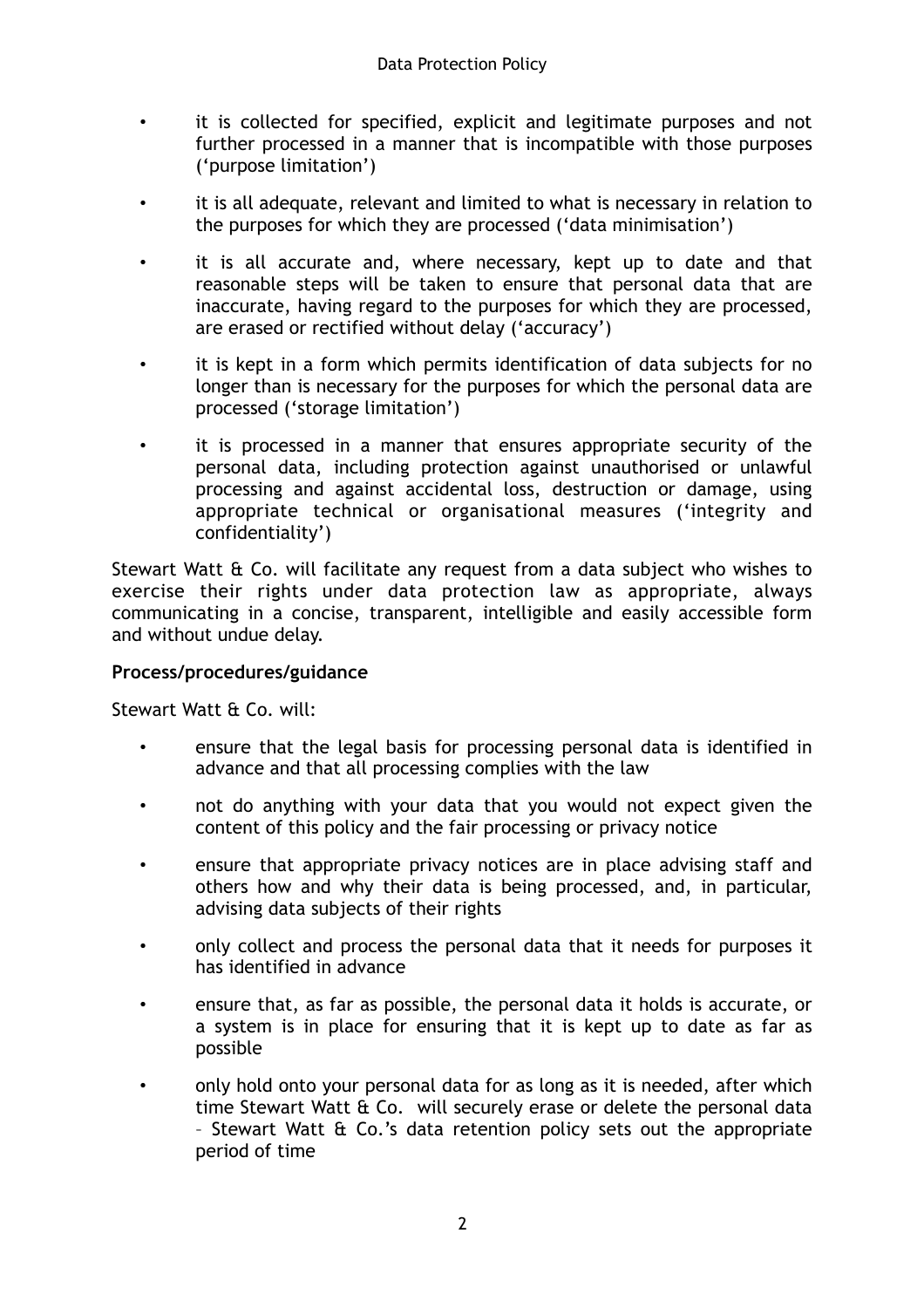• ensure that appropriate security measures are in place to ensure that personal data can only be accessed by those who need to access it and that it is held and transferred securely

Stewart Watt & Co. will ensure that all staff who handle personal data on its behalf are aware of their responsibilities under this policy and other relevant data protection and information security policies, and that they are adequately trained and supervised.

Breaching this policy may result in disciplinary action for misconduct, including dismissal. Obtaining (including accessing) or disclosing personal data in breach of Stewart Watt & Co.'s data protection policies may also be a criminal offence.

## **Data Subject Rights**

Stewart Watt  $\theta$  Co. has processes in place to ensure that it can facilitate any request made by an individual to exercise their rights under data protection law. All staff have received training and are aware of the rights of data subjects. Staff can identify such a request and know who to send it to.

All requests will be considered without undue delay and within one month of receipt as far as possible.

**Subject access**: the right to request information about how personal data is being processed, including whether personal data is being processed and the right to be allowed access to that data and to be provided with a copy of that data along with the right to obtain the following information:

- the purpose of the processing
- the categories of personal data
- the recipients to whom data has been disclosed or which will be disclosed
- the retention period
- the right to lodge a complaint with the Information Commissioner's **Office**
- the source of the information if not collected direct from the subject, and
- the existence of any automated decision making

**Rectification**: the right to allow a data subject to rectify inaccurate personal data concerning them.

**Erasure**: the right to have data erased and to have confirmation of erasure, but only where:

• the data is no longer necessary in relation to the purpose for which it was collected, or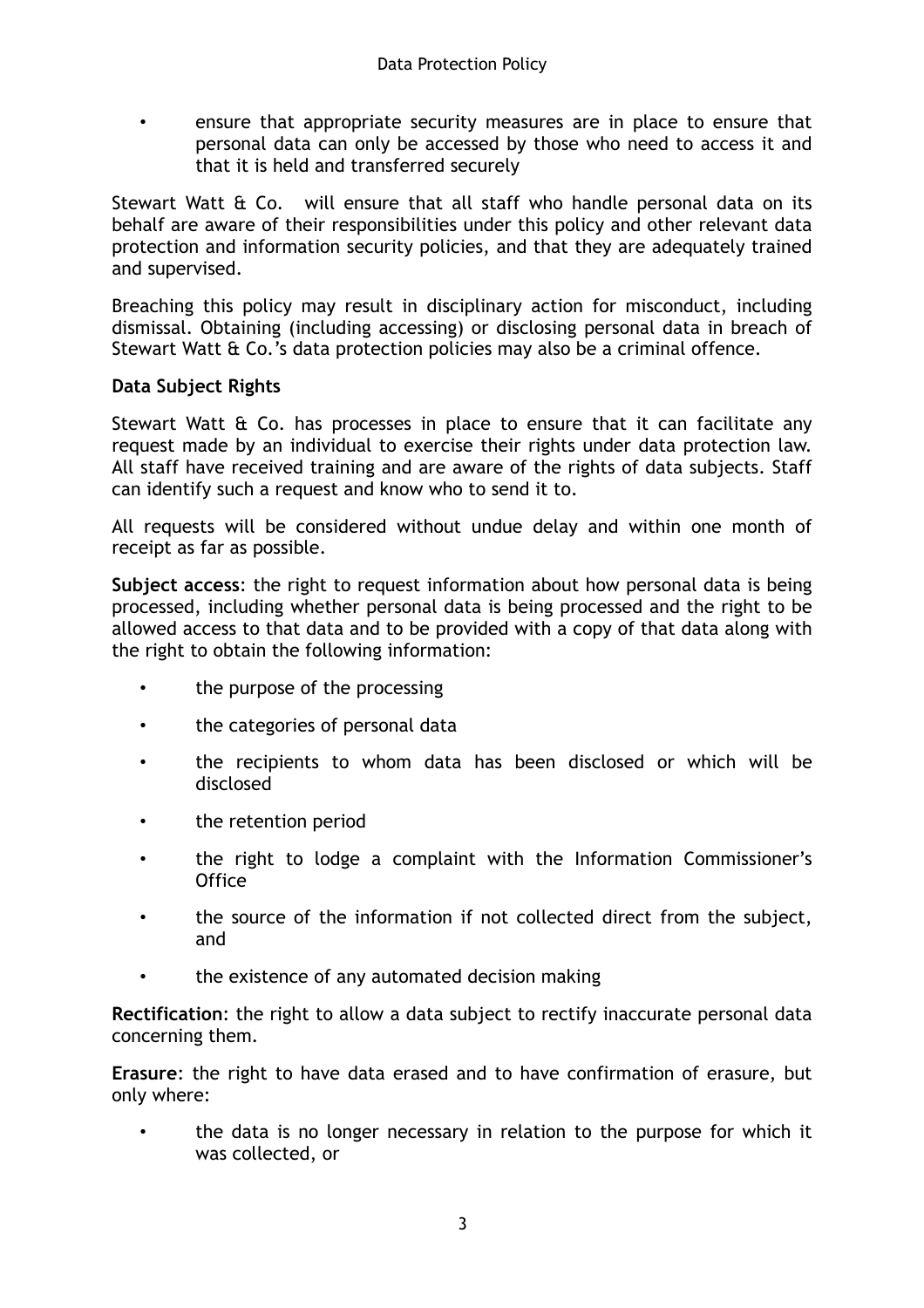- where consent is withdrawn, or
- where there is no legal basis for the processing, or
- there is a legal obligation to delete data

**Restriction of processing**: the right to ask for certain processing to be restricted in the following circumstances:

- if the accuracy of the personal data is being contested, or
- if our processing is unlawful but the data subject does not want it erased, or
- if the data is no longer needed for the purpose of the processing but it is required by the data subject for the establishment, exercise or defence of legal claims, or
- if the data subject has objected to the processing, pending verification of that objection

**Data portability**: the right to receive a copy of personal data which has been provided by the data subject and which is processed by automated means in a format which will allow the individual to transfer the data to another data controller. This would only apply if Stewart Watt & Co. was processing the data using consent or on the basis of a contract.

**Object to processing**: the right to object to the processing of personal data relying on the legitimate interests processing condition unless Stewart Watt & Co. can demonstrate compelling legitimate grounds for the processing which override the interests of the data subject or for the establishment, exercise or defence of legal claims.

### **Special category personal data**

This includes the following personal data revealing:

- racial or ethnic origin
- political opinions
- religious or philosophical beliefs
- trade union membership
- the processing of genetic data, biometric data for the purpose of uniquely identifying a natural person
- an individual's health
- a natural person's sex life or sexual orientation
- criminal convictions or offences